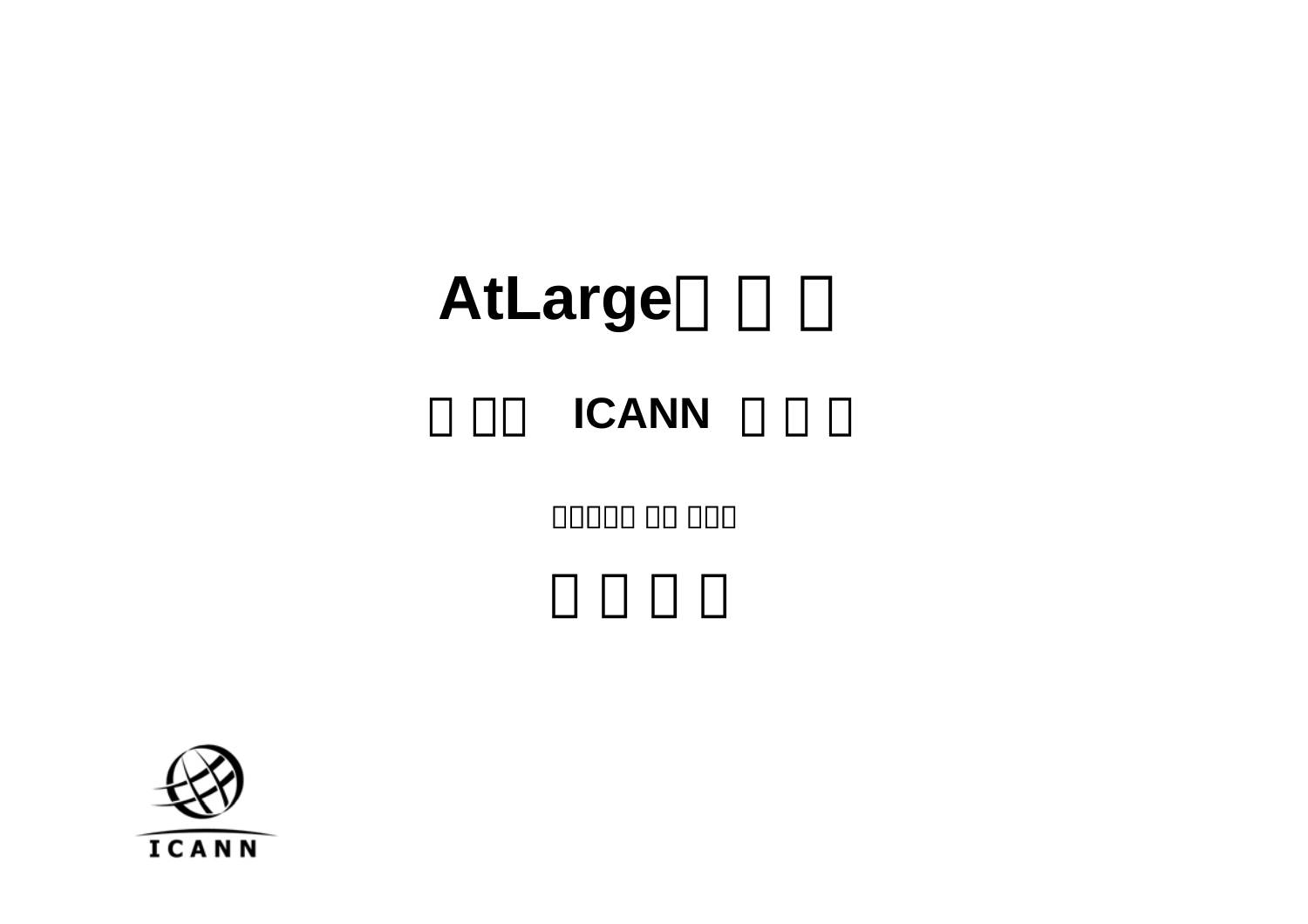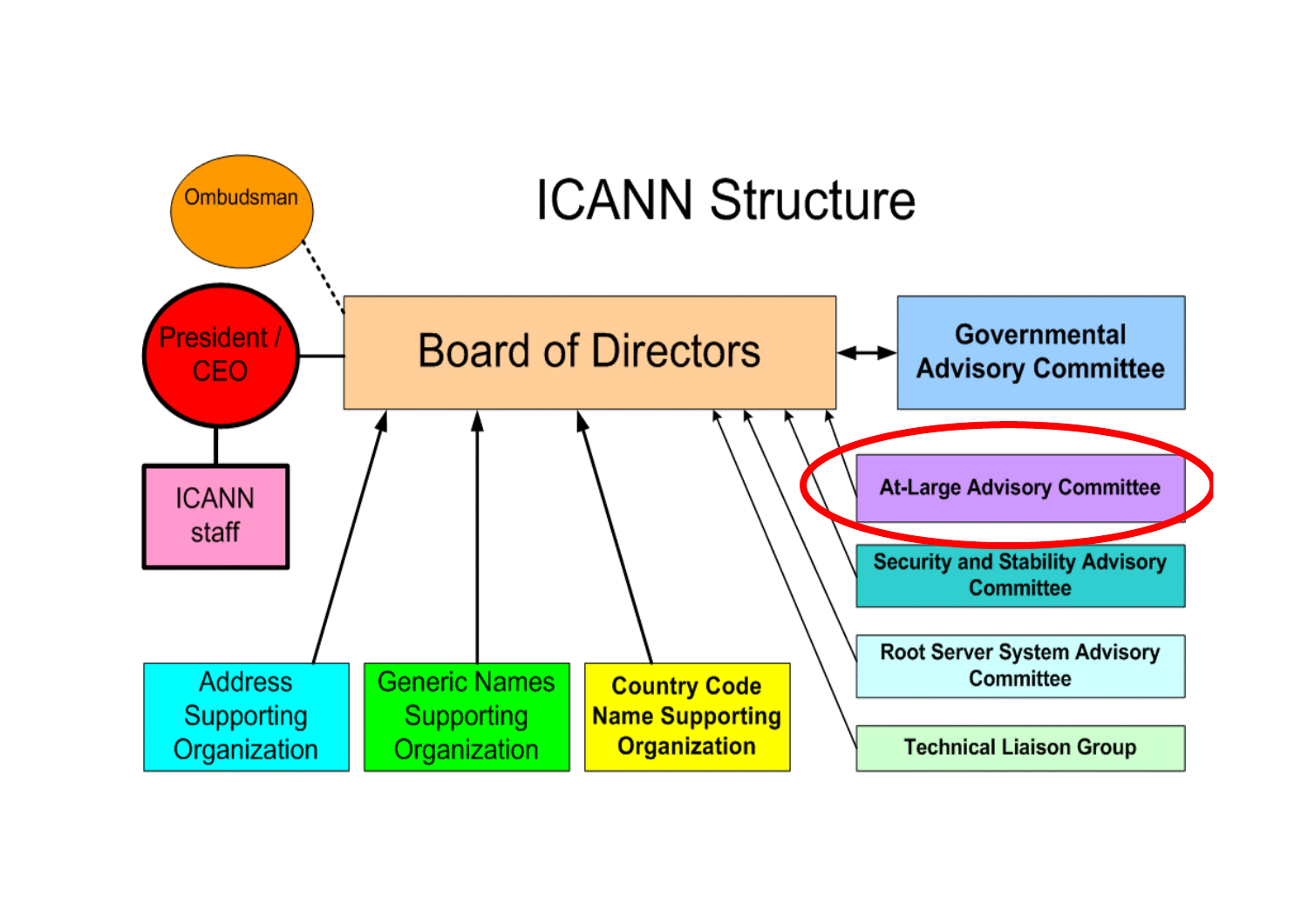# **ALAC –** メンバー

#### • ALACICANN

• Africa: Pierre Dandjinou (Benin); **Clement Dzidonu (Ghana);** and Sunday Folayan (Nigeria)

:

- Asia/Pacific: **Izumi Aizu (Japan); Xue Hong (China);**  and **Toshifumi (Tommy) Matsumoto (Japan)**
- Europe: **Vittorio Bertola (Italy); Thomas Roessler (Germany);** and **Roberto Gaetano (Italy)**
- Latin America/Caribbean: Erick Iriarte Ahon (Peru); **Sebastián J. Ricciardi (Argentina);** and **Tadao Takahashi (Brazil)**



 North America: Esther Dyson (U.S.A.); Wendy Seltzer (U.S.A.); and Kenneth Hamma (U.S.A.)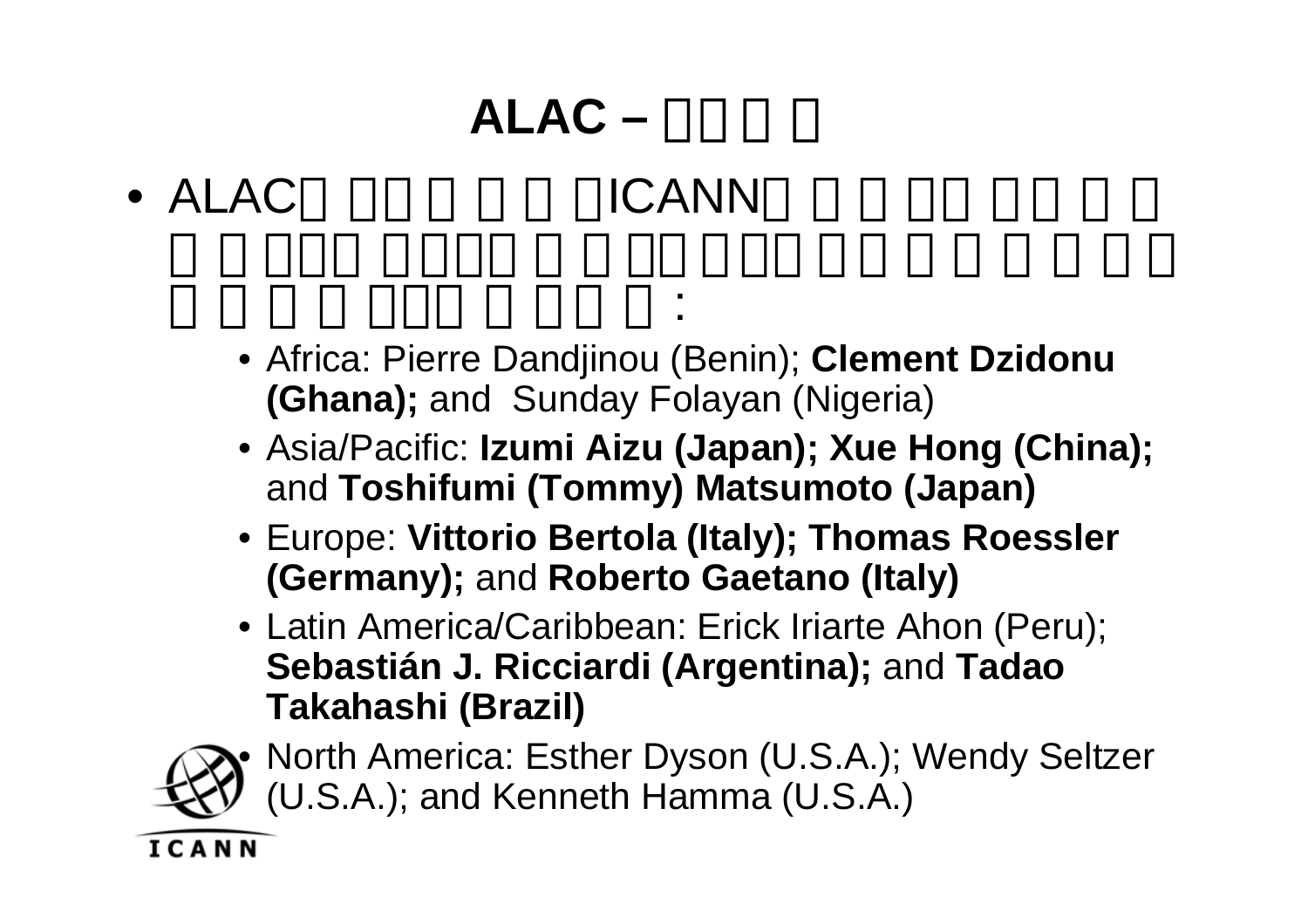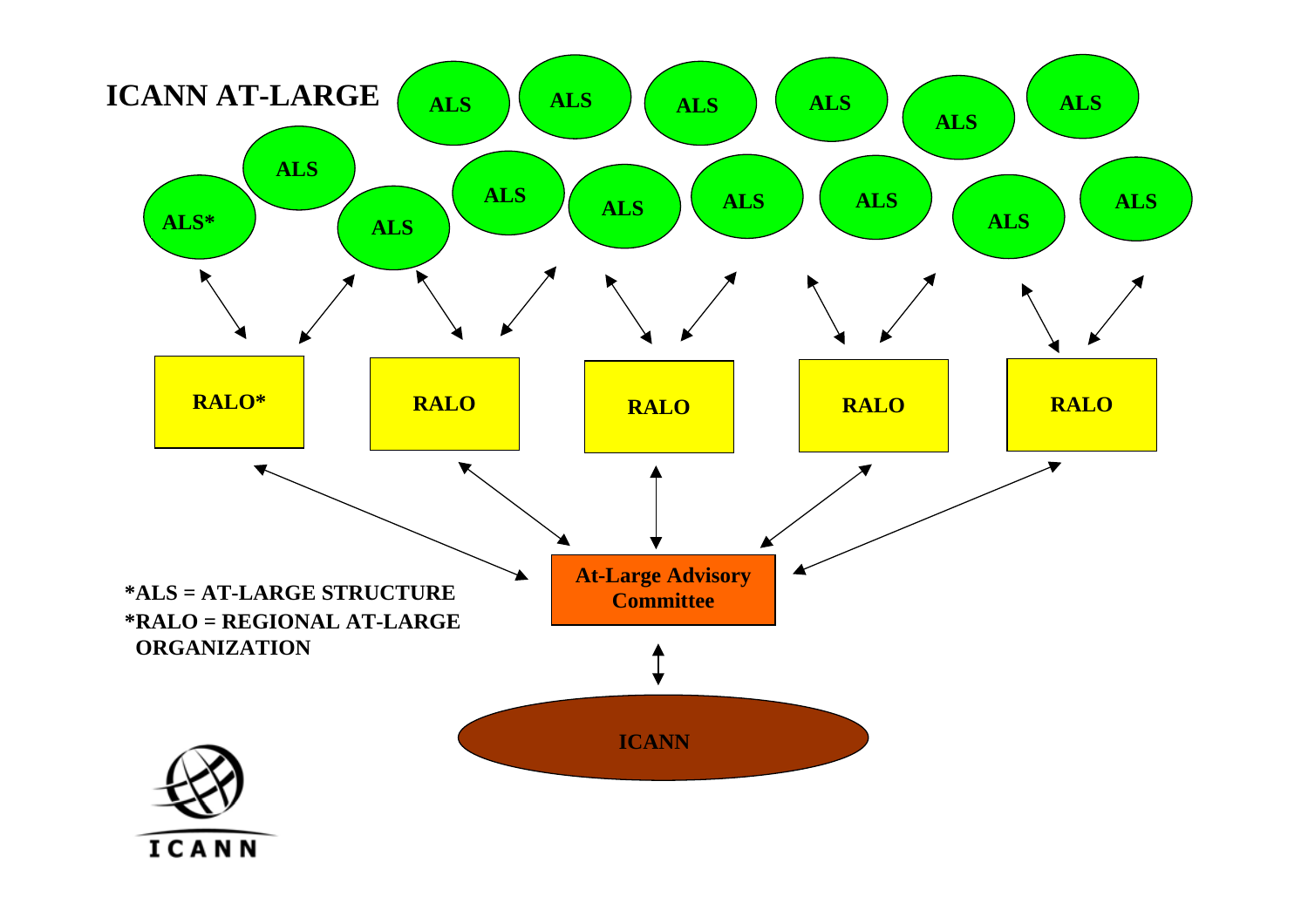# **ICANN At-Large Meeting in Rome**

- • **Regional At-Large Meeting Europe At-Large Organization Meeting Asia/Pac At-Large Organization Meeting**
- $\bullet$ **At-Large Advisory Committee Meeting**
- $\bullet$ **Joint Meeting**

 $\bullet$ **ALAC Internal Meeting**

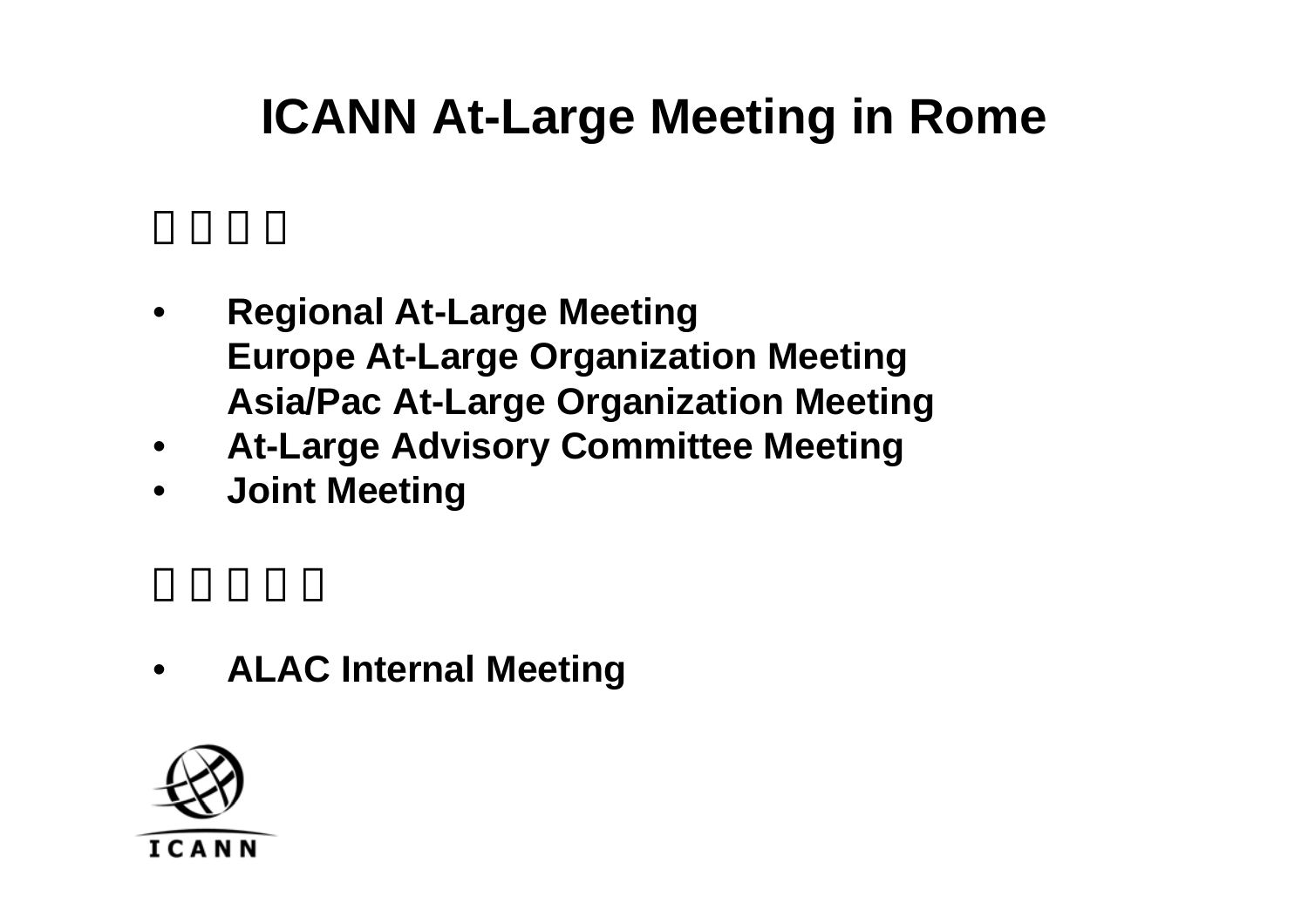# ALAC

- At-Large **Desimal** 
	- **-**
	- **- ALS**の認定処理
	- **- ALS**の申請受付
- •
- **- WHOIS TF**に対す意見書提出
- **-**

**-**

- **- WIPO-II** に対する意見書提出
- **-**
- •

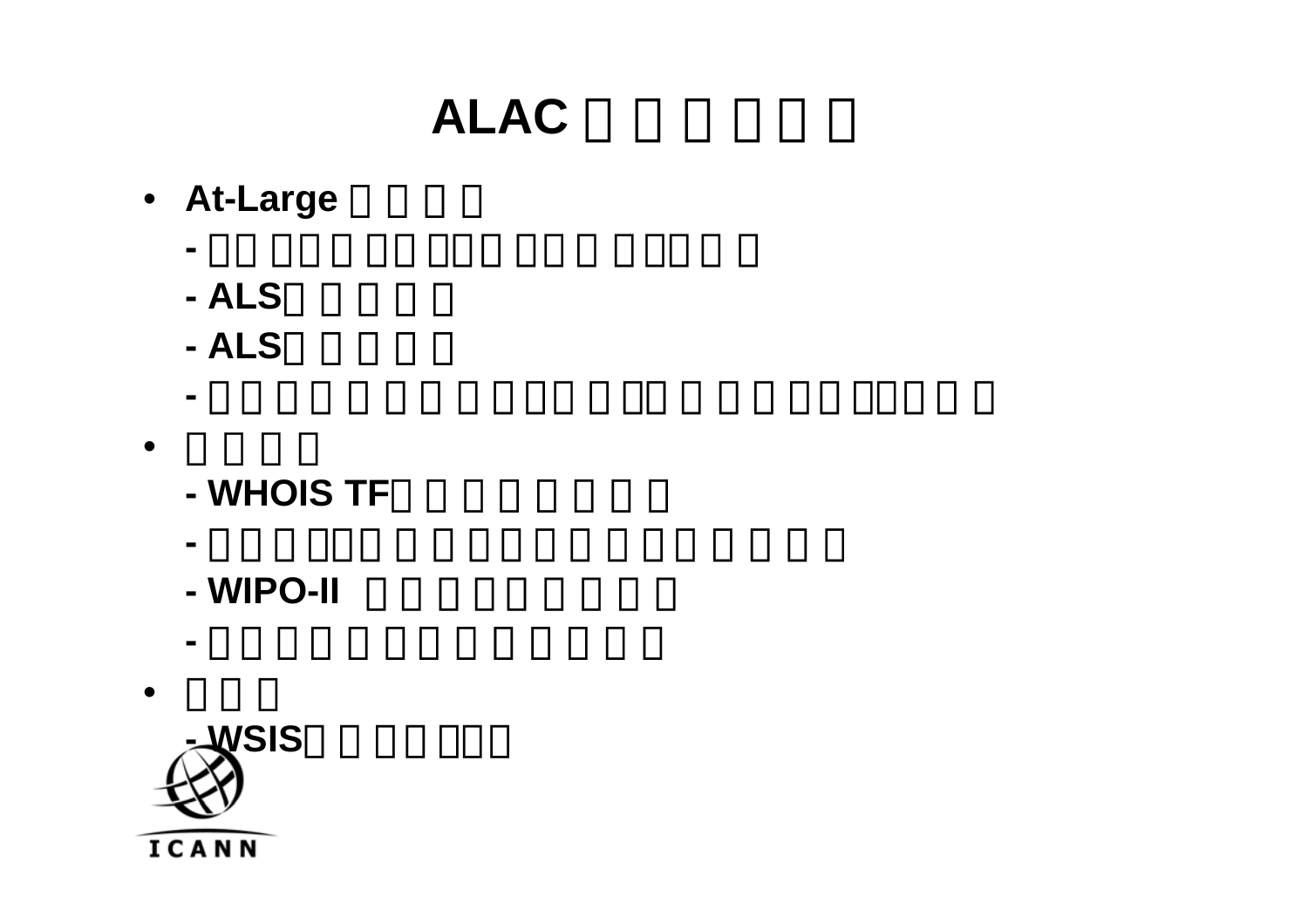• ALS  $\overline{\phantom{a}}$ 

**-**

**-**

- •
- **ALS**
- ICANN ALS
- ALS

–

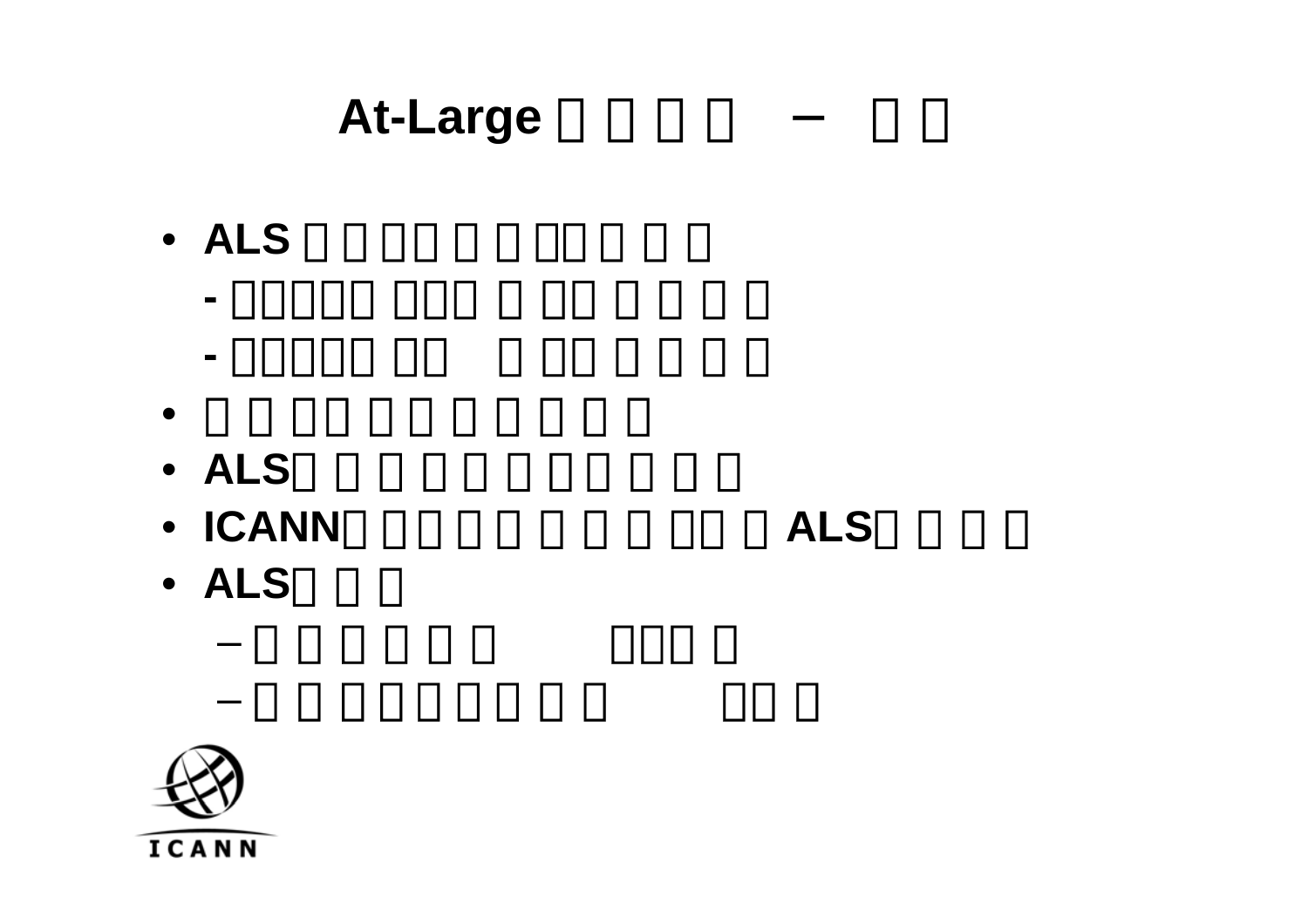# At-Large **ALS**

- Societa Internet (Europe)
- Arab Knowledge Management Society (AAP)
- Alfa-Redi (LA/CI)
- FITUG (Europe)
- Internet Society Luxembourg A.S.B.L. (Europe)
- Internet Society Bulgaria (Europe)
- Moroccan Internet Society (Africa)
- Anais.AC (Africa)
- Sudan Internet Society (Africa)
- Internet Society Finland (Europe)

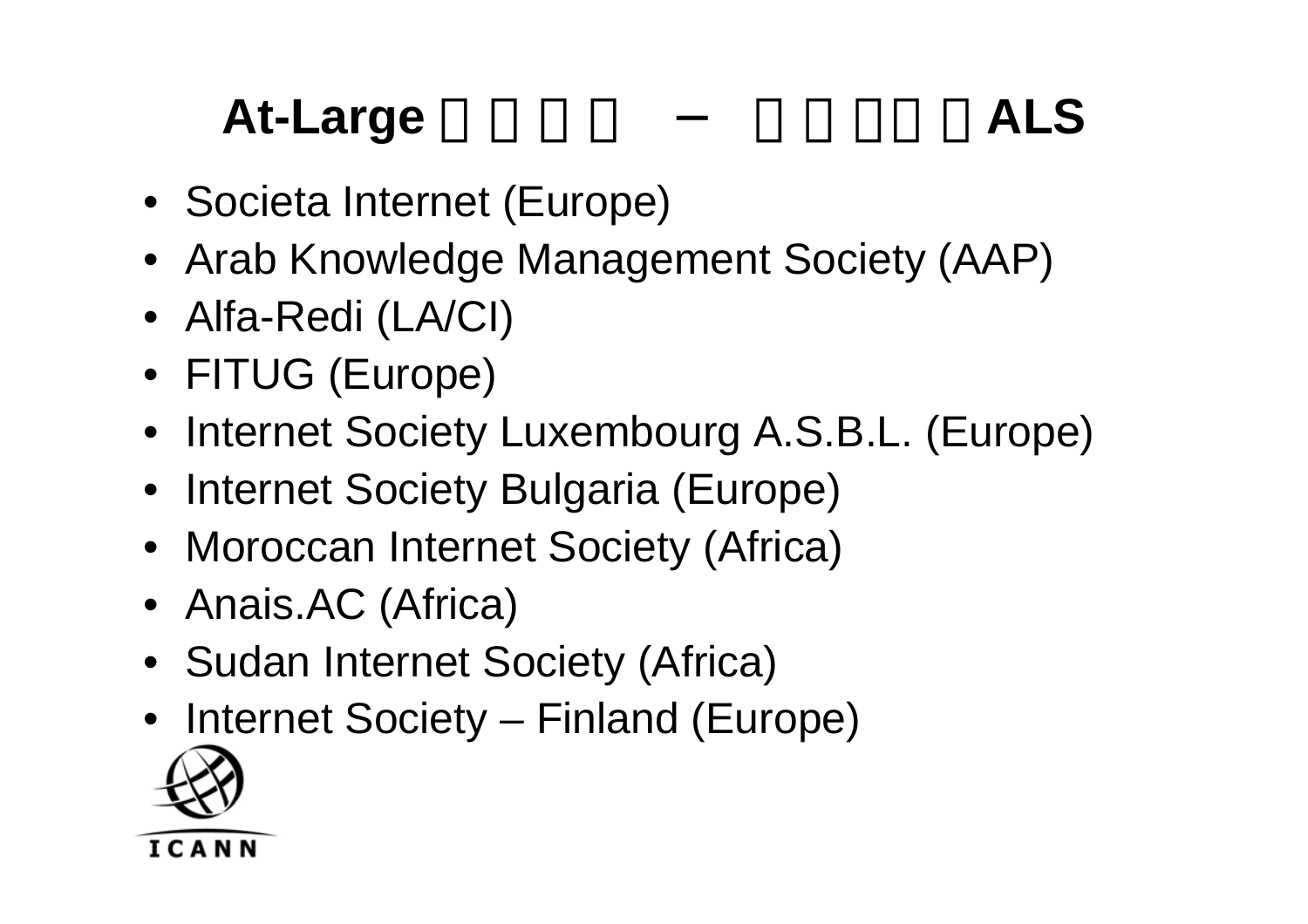# At-Large **ALS**

- Internet Society Vasudhay Kutumbhkum (ISVK) India (AAP)
- ISOC Taiwan Chapter (AAP)
- At Large @ China (AAP)
- National Information Infrastructure Enterprise Promotion Association, Taiwan (AAP)
- Internet Society Catalan Chapter (Europe)
- Asociacion Costarricense de Derecho Informatico(LA/CI)

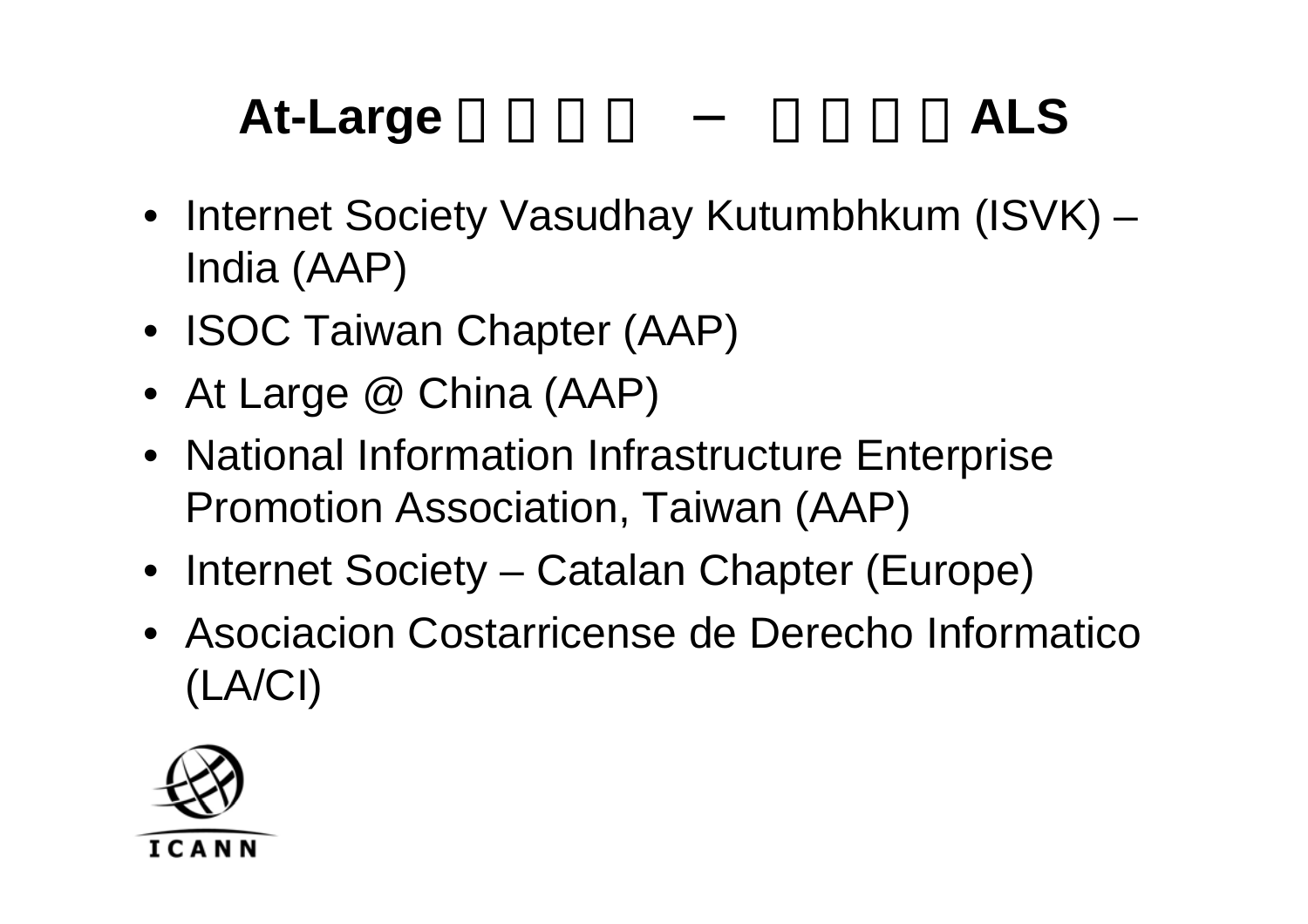- **RALO**
- •Web **Web**
- •アクラに**ALS**サポートの拠点を組織
- **ALS**数の増加策策定中
- KL ALS
- •RALO

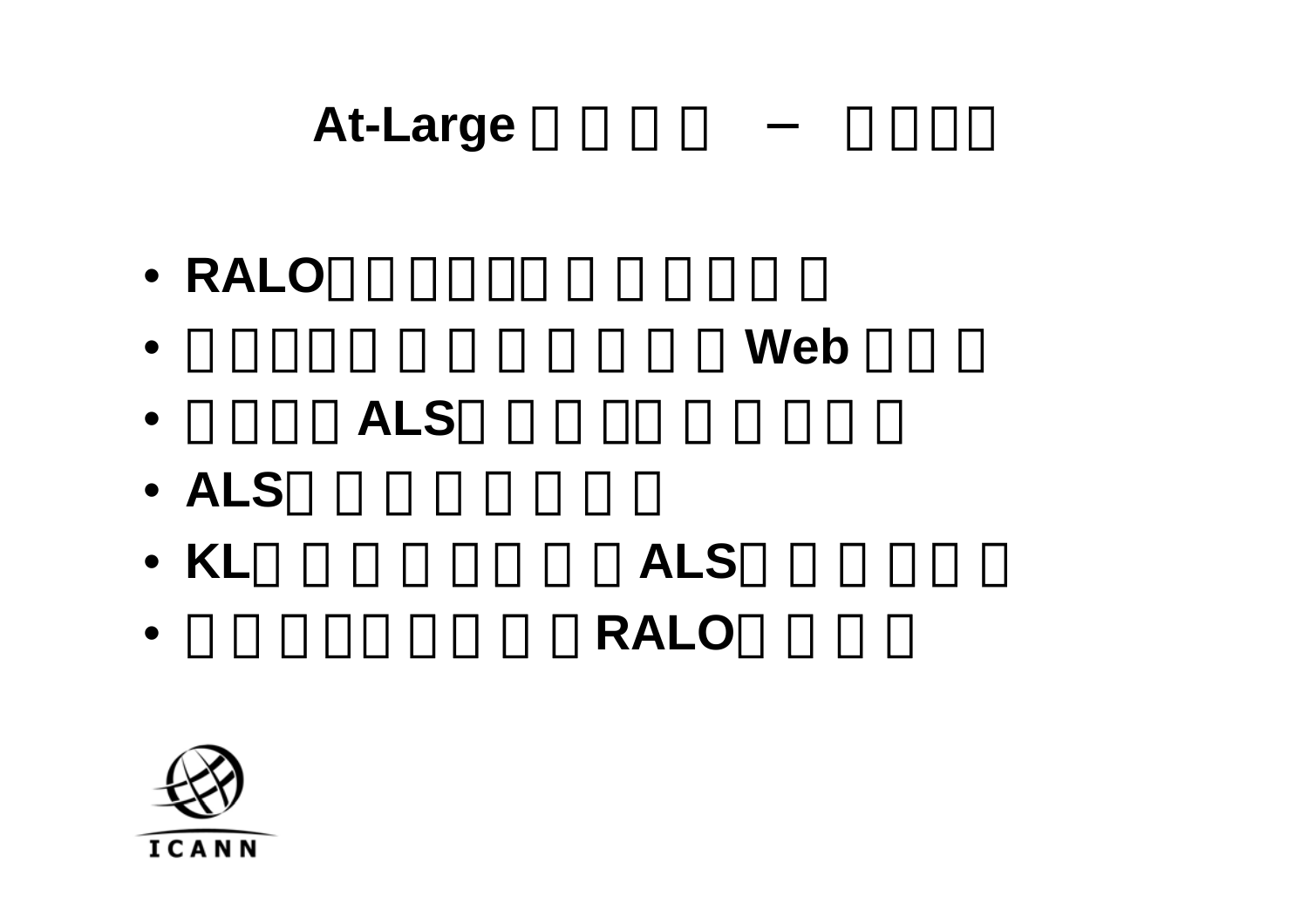- •ALS
- **RALO**
- **RALO**
- "**Non-Technical**"な40組織にメールで打診
- "Founding Group" **comparately and the Second Property**

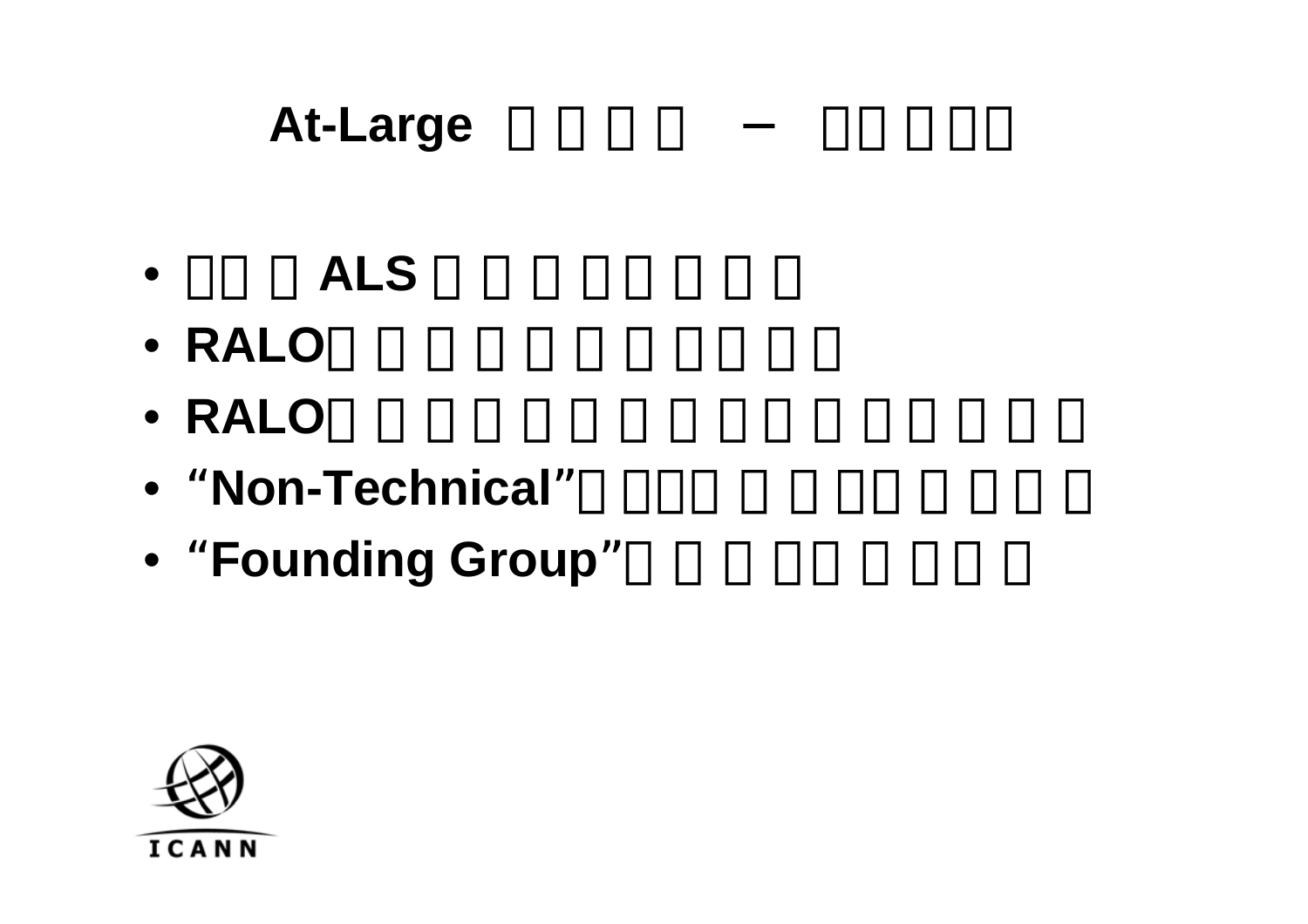- APNG **"At-Large Committee"**
- At-Large **At-Large** 
	- **- APRICOT KL**会議
	- **AP\* Retreat**
	- **- APNG**会議
- •ALS
- •

•

- **KL**会議で、全**ALS** の合同会合企画
	- 2005年末を目途に**RALO** 発足企画

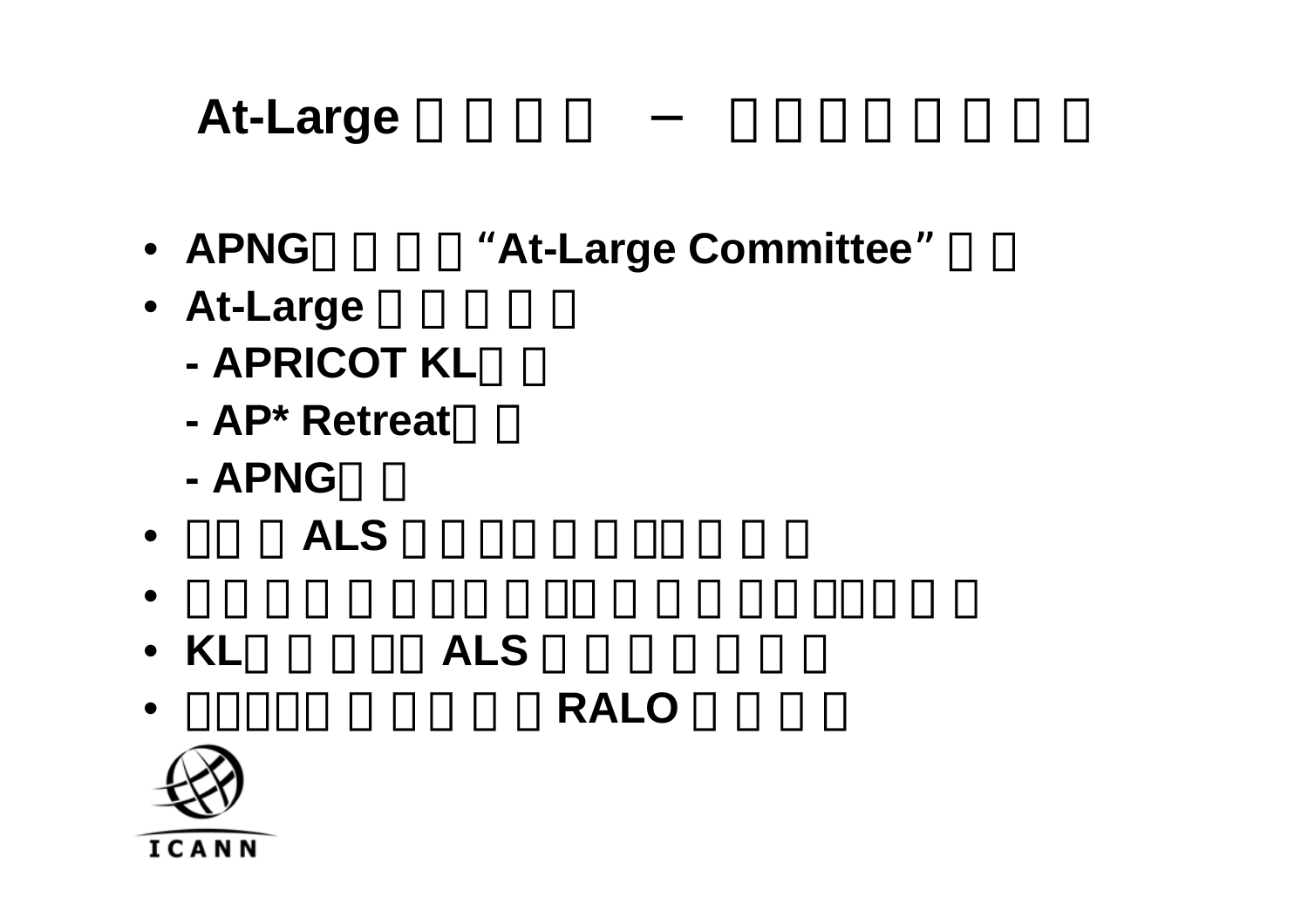- •
- - **-**
	- **-**
	- **-**
	- **-**
	- **-**

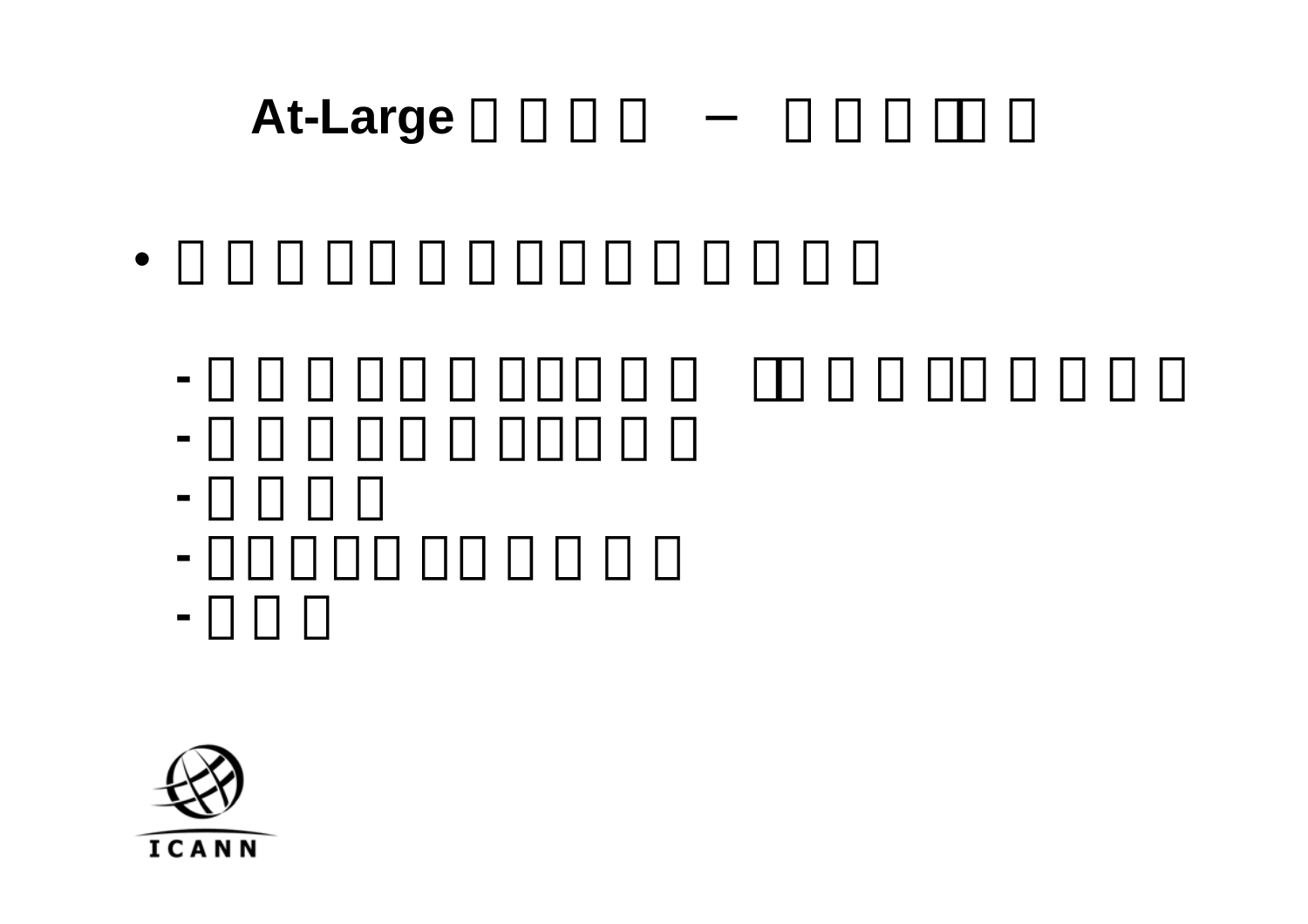#### •ALS

- **- Arab Knowledge Management Society**
- •ALS
	- **- Internet Society Vasudhay Kutumbhkum (ISVK) – India**
	- **- ISOC Taiwan Chapter**
	- **- At Large @ China**
	- **- National Information Infrastructure Enterprise Promotion Association, Taiwan**

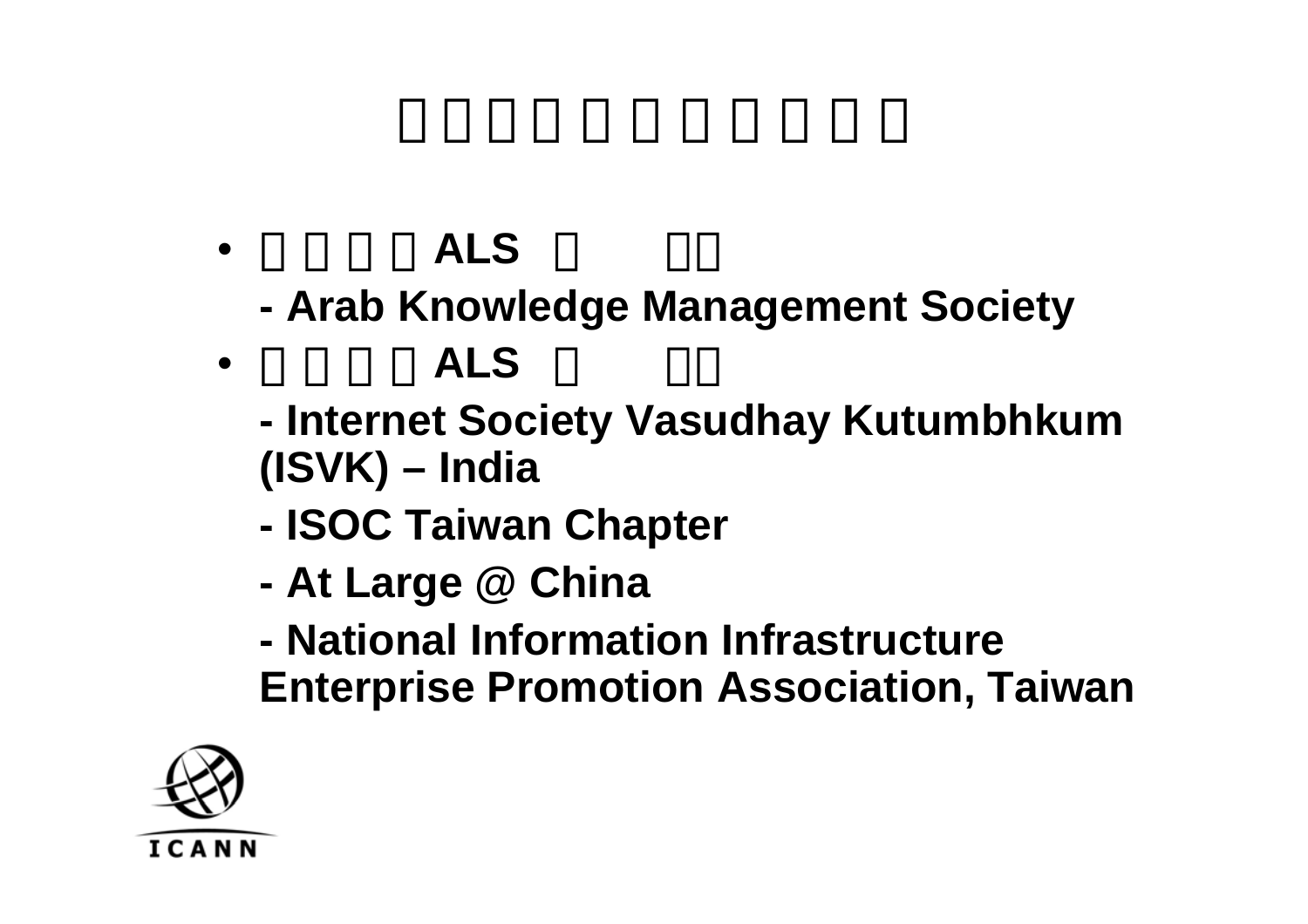#### • ALS 2000 and 2000 and 2000 and 2000 and 2000 and 2000 and 2000 and 2000 and 2000 and 2000 and 2000 and 2000 and 2000 and 2000 and 2000 and 2000 and 2000 and 2000 and 2000 and 2000 and 2000 and 2000 and 2000 and 2000 and

- **-**
- **-**
- **-**
- **-**
- **ALS**プロモーション活動
	- **APNG At-Large Committee**
	- **APNG** Camp
	- **APRICOT**での啓蒙活動
	- **APTLD**での啓蒙活動